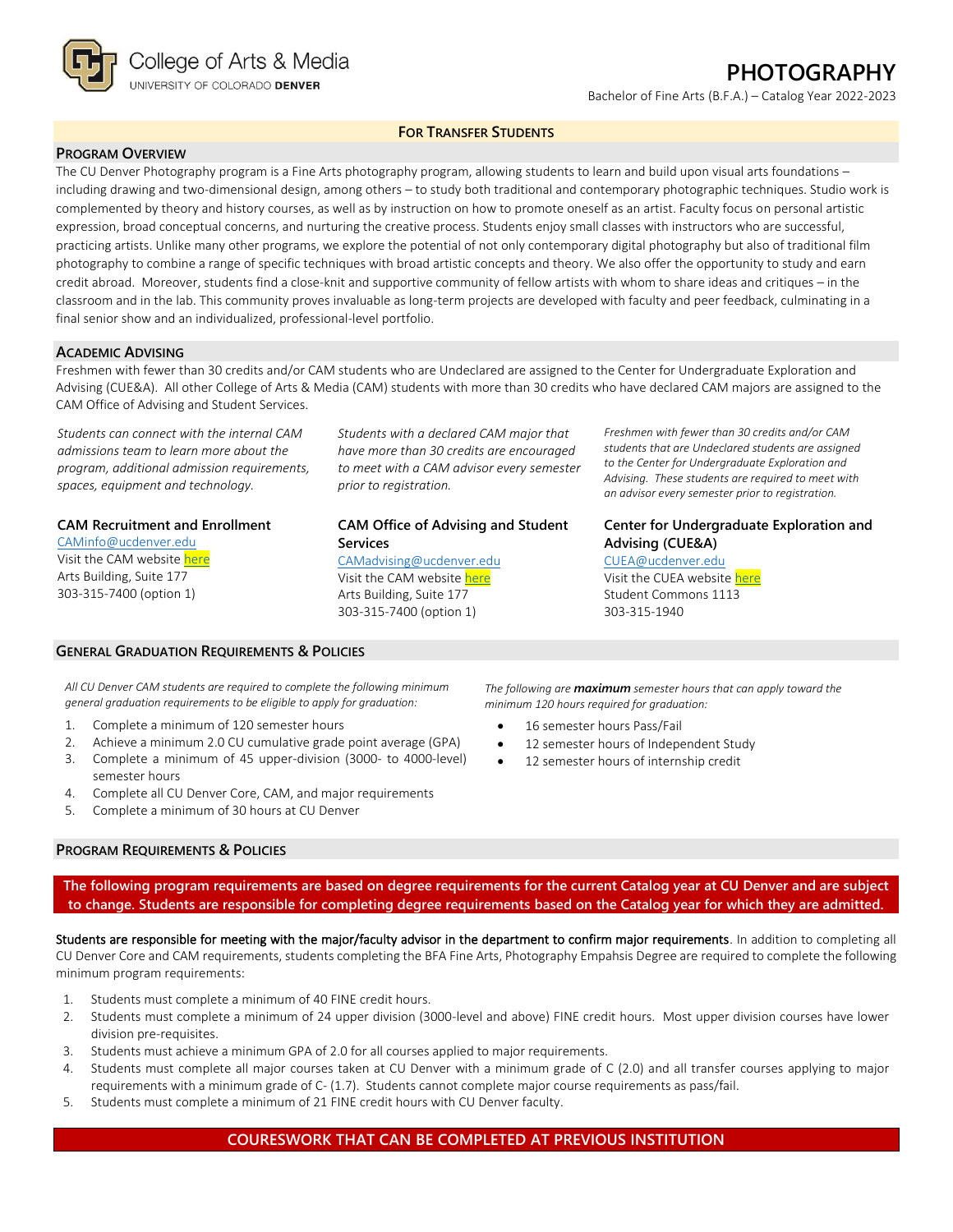

# **PHOTOGRAPHY**

Bachelor of Fine Arts (B.F.A.) – Catalog Year 2022-2023

#### **FOR TRANSFER STUDENTS**

The following is a "bucket" of requirements students can complete prior to transferring to CU Denver, including equivalent Colorado Community College System (CCCS) courses. To determine the equivalencies of courses to be completed at non-CU Denver institutions, students can visit [www.transferology.com](http://www.transferology.com/)**.** It is critical students connect with a CU Denver academic advisor to ensure planned courses will transfer *and* apply to CU Denver degree requirements. All non-CU Denver coursework must be completed with a C- or better to be eligible for transfer.

Students interested in completing an Associate (A.A. or A.S.) Degree or a Colorado Statewide Transfer Articulation Agreement or Degree with [Designation \(DWD\)](https://highered.colorado.gov/Academics/Transfers/TransferDegrees.html) must work with their community/junior college academic advisor to create an academic plan that accounts for all degree or transfer articulation agreement requirements. Colorado Community College Students may also explore the option to complet[e Reverse Transfer](https://degreewithinreach.wordpress.com/) at CU Denver.

| <b>CU Denver Requirements</b>                         | CU<br>Denver<br><b>CCCS Equivalent Courses &amp; Notes</b> |                                                                                                                                    | <b>CCCS</b><br><b>Credits</b> |
|-------------------------------------------------------|------------------------------------------------------------|------------------------------------------------------------------------------------------------------------------------------------|-------------------------------|
| <b>CU Denver Core Curriculum</b><br>Requirements      | <b>Credits</b><br>$34 - 40$                                |                                                                                                                                    |                               |
| ENGL 1020 - Core Composition I                        | 3                                                          | <b>FNG 121</b>                                                                                                                     | 3                             |
| ENGL 2030 - Core Composition II                       | $\overline{3}$                                             | <b>FNG 122</b>                                                                                                                     | $\mathbf{R}$                  |
| Mathematics                                           | $3 - 4$                                                    | GT-MA1 (MAT 120 recommended)                                                                                                       | $3 - 4$                       |
| Arts                                                  | 3                                                          | GT-AH (ART 111 recommended)                                                                                                        | 3                             |
| <b>Humanities</b>                                     | 3                                                          | GT-AH or GT-HI (ART 112 recommended)                                                                                               | 3                             |
| <b>Behavioral Sciences</b>                            | $3 - 4$                                                    | GT-SS                                                                                                                              | $3 - 4$                       |
| Social Sciences                                       | $3 - 4$                                                    | GT-SS or GT-HI <sup>*</sup>                                                                                                        | $3 - 4$                       |
| Natural/Physical Science with lab                     | $4 - 5$                                                    | GT-SC1                                                                                                                             | $4 - 5$                       |
| Natural/Physical Science without lab<br>or Math       | $3 - 5$                                                    | GT-SC2 or GT-MA1 (except the course used for Core Math) or GT-SC1                                                                  | $3 - 5$                       |
| International Perspectives                            | 3                                                          | Additional GT-AH, HI, SS* (see note below)                                                                                         | 3                             |
| Cultural Diversity                                    | 3                                                          | To be completed at CU Denver. This requirement must be completed with an upper-division course<br>and CCCS courses will not apply. |                               |
| Non-Major Arts (Music, Theatre, Film,<br>or Dance)    | $\overline{3}$                                             |                                                                                                                                    | 3                             |
| <b>Photography Transfer Credits</b>                   | 18-30                                                      |                                                                                                                                    |                               |
| FINE 1100 Drawing I                                   | 3                                                          | <b>ART 121</b>                                                                                                                     | 3                             |
| FINE 1400 2D Design                                   | 3                                                          | <b>ART 131</b>                                                                                                                     | 3                             |
| FINE 1500 3D Design                                   | 3                                                          | <b>ART 132</b>                                                                                                                     | 3                             |
| FINE 2600 Art History Survey I<br>3<br><b>ART 111</b> |                                                            |                                                                                                                                    | 3                             |
| 3<br>FINE 2610 Art History Survey II<br>ART 112       |                                                            |                                                                                                                                    | 3                             |
| FINE 2155 Intro to Digital Photo                      | 3<br><b>ART 139</b>                                        |                                                                                                                                    | 3                             |
| Visual Arts Flectives                                 | Please consult a CAM Advisor for options.<br>$0 - 6$       |                                                                                                                                    | $0 - 6$                       |
| <b>Studio Arts Electives</b>                          | $0 - 3$                                                    | Please consult a CAM Advisor for options.                                                                                          | $0 - 3$                       |
| Pre-20 <sup>th</sup> C. Art History                   | $0 - 3$                                                    | Please consult a CAM Advisor for options.                                                                                          | $0 - 3$                       |
| <b>TOTAL</b>                                          | 52-70                                                      |                                                                                                                                    |                               |

*\**The applicability of Guaranteed Transfer (GT Pathways) courses to specific CU Denver Core Curriculum requirements requires completion of a block of five courses: two GT-AH course; one GT-HI course; one GT-SS course; and one additional GT-AH, GT-HI, or GT-SS course.

### **SAMPLE PLAN – COURESWORK TO BE COMPLETED AT CU DENVER**

Based on successful completion of 60 applicable transfer credits and the complete "bucket" of requirements outlined above, students would have the following remaining to complete at CU Denver. At CU Denver, students must tailor this plan based on the evaluation of previously completed college coursework (e.g., AP, IB, CLEP, dual/concurrent enrollment, and transfer credit), course availability, individual preferences related to course load, summer term courses, part-time or full-time student status, or add-on programs such as minors or double-majors.

Note: this plan assumes students have completed the CAM Foreign Language proficiency requirement. Students who have not fulfilled this requirement must work with a CU Denver CAM Academic Advisor to modify this plan.

|    | Fall                                         | CRS | Sprina                                         | C <sub>RS</sub> |
|----|----------------------------------------------|-----|------------------------------------------------|-----------------|
|    | FINE 3630 History of Photography (Fall only) |     | FINE 3631 Photo Theory/Criticism (Spring only) |                 |
| සි | FINE 1150 Intro to Darkroom Photography      |     | FINE 4990 Contemporary Art                     |                 |
|    | Cultural Diversity                           |     | Upper Division Studio Arts Elective            |                 |
|    | <b>Total Credit Hours</b>                    |     | <b>Total Credit Hours</b>                      |                 |